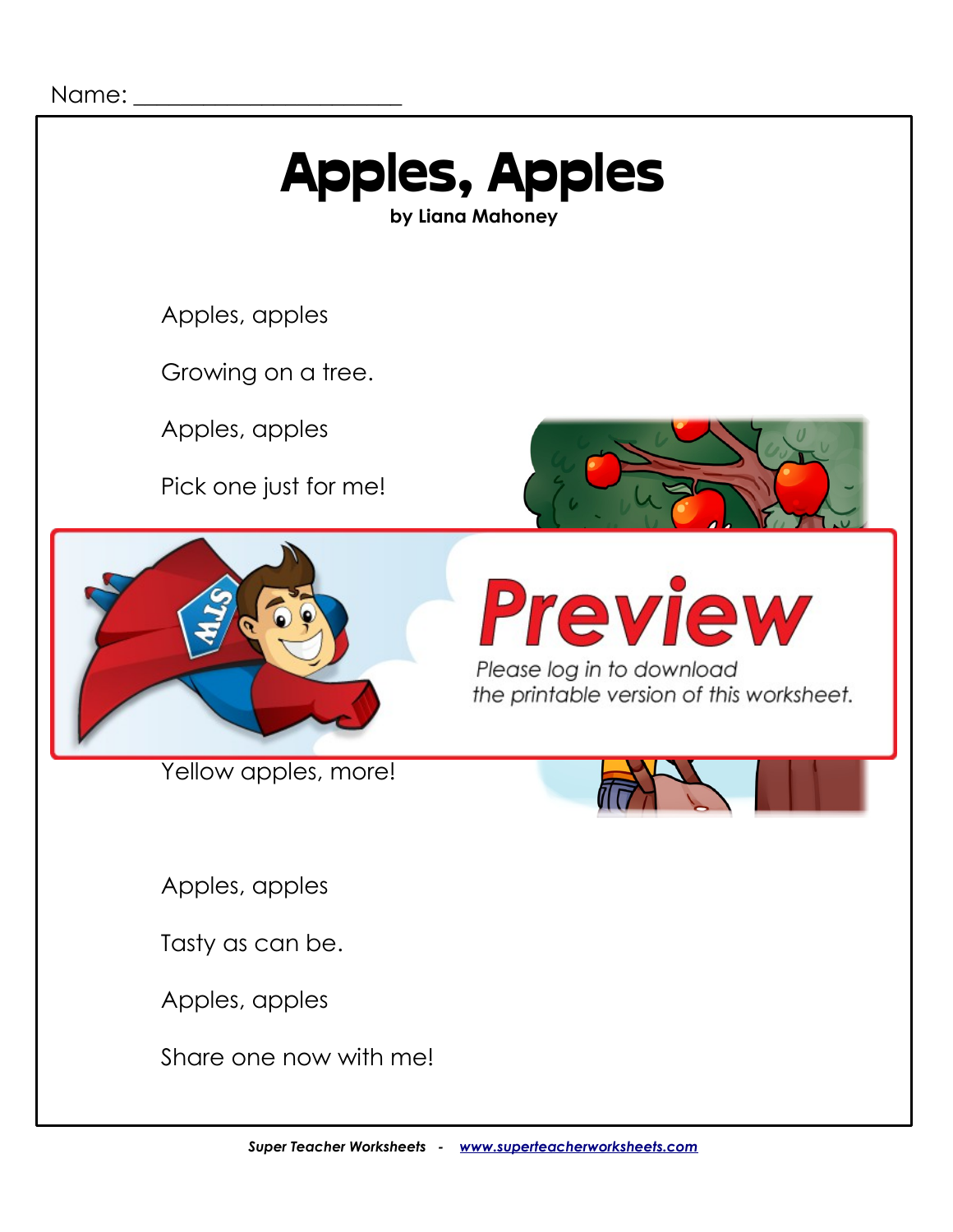|  | Name: |
|--|-------|
|  |       |

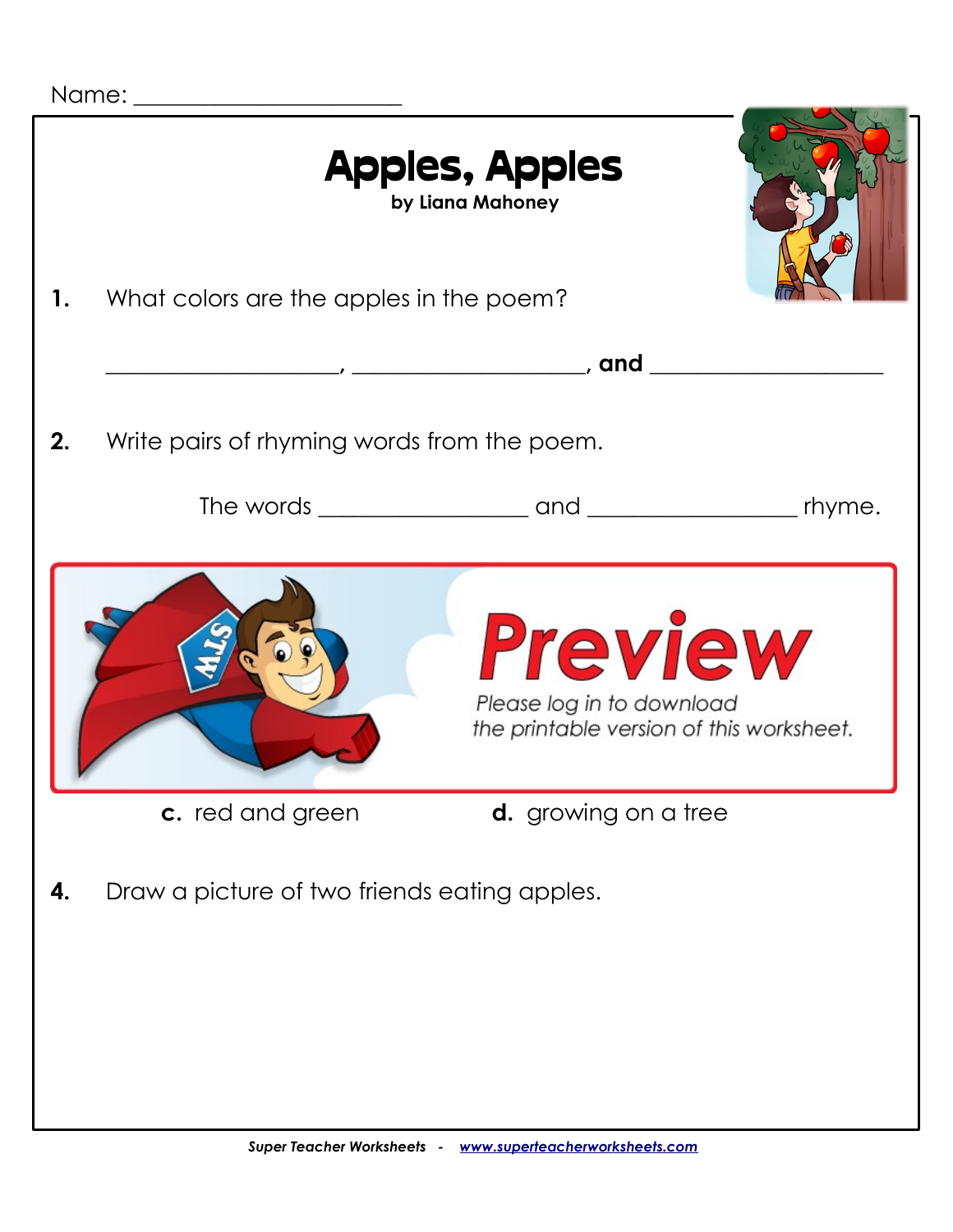## Apples, Apples

 **by Liana Mahoney**



In this activity, you read the poem, "Apples, Apples."

On the lines below, tell about a time when you went apple picking. If you never picked apples before, what do you think it would be like?

/////////////////////

/////////////////////